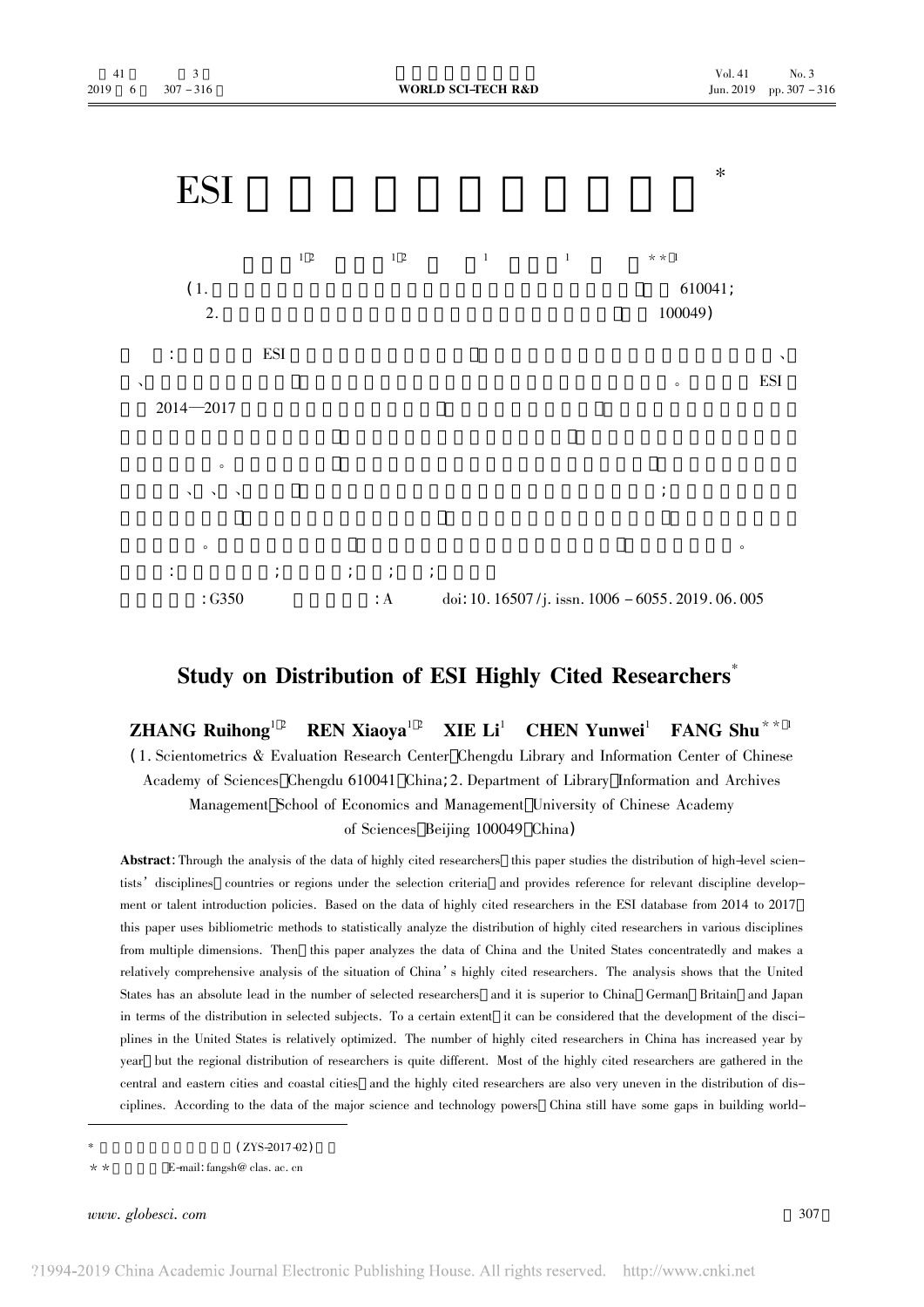class university first-class discipline and first-class talent team.

Key words: highly cited researchers, discipline, institution, city, talent plans



308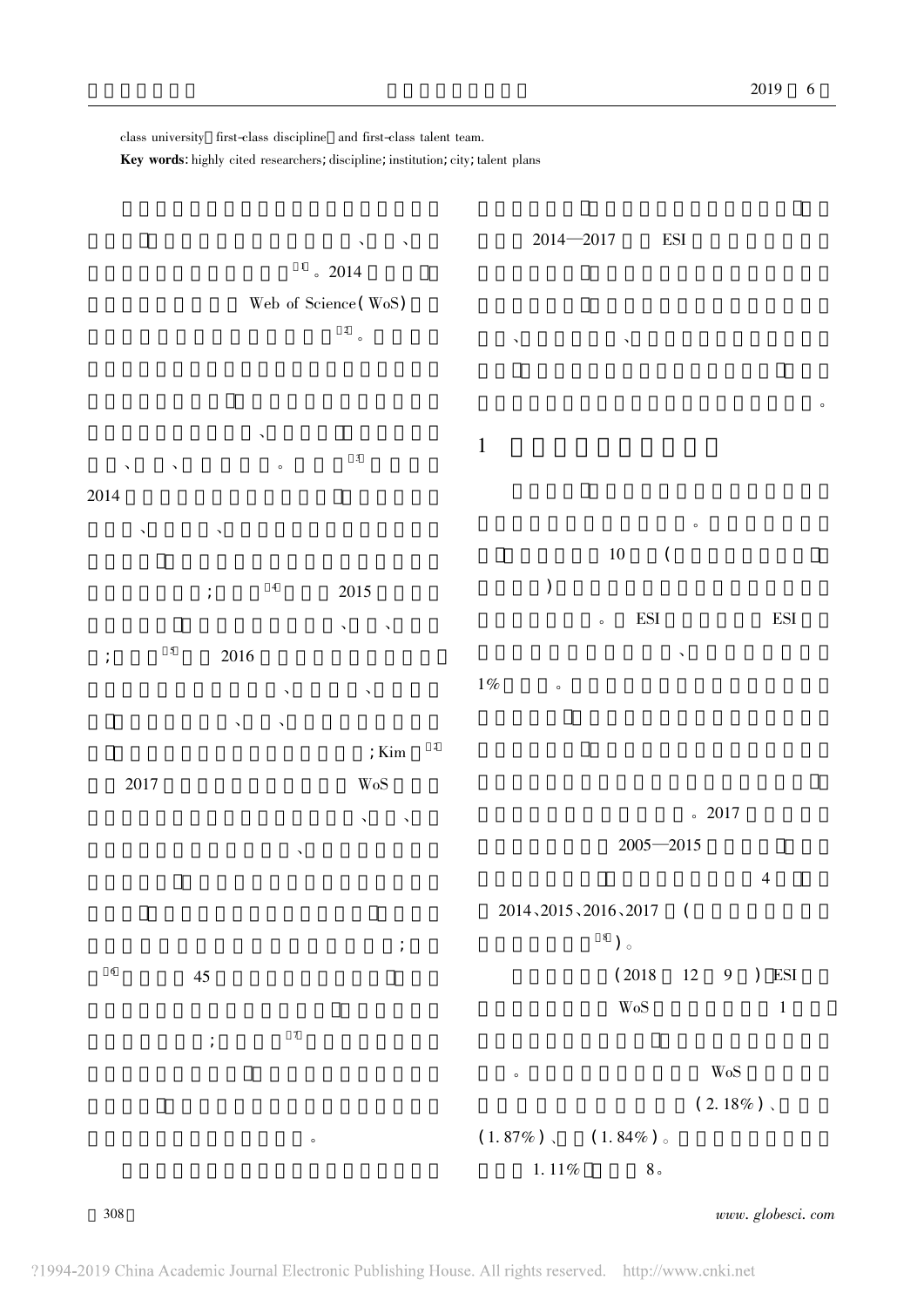

Tab. 1 The total number of WoS papers and highly cited papers in major countries

| WoS       |         |    |            |    |        |    |
|-----------|---------|----|------------|----|--------|----|
| 3 991 221 |         |    | 72 597 017 |    | 73 554 |    |
| 2 334 641 |         | 2  | 23 787 970 | 2  | 25 869 | 2  |
| 1 061 687 |         | 3  | 18 077 900 | 4  | 18 397 | 4  |
|           | 980 969 | 4  | 18 137 298 | 3  | 21 428 | 3  |
|           | 834 146 | 5  | 10 402 479 | 7  | 7 198  | 12 |
|           | 740 160 | 6  | 12 124 282 | 5  | 12 121 | 6  |
|           | 661 408 | 7  | 11 206 900 | 6  | 12 386 | 5  |
|           | 645 294 | 8  | 10 007 012 | 8  | 9 839  | 8  |
|           | 571 131 | 9  | 5 123 243  | 14 | 3 608  | 18 |
|           | 559 264 | 10 | 8 201 503  | 10 | 8 278  | 10 |

 $2014 - 2017$ 

 $\overline{2}$ 

**Tab. 2** Highly cited researchers in major countries from 2014 to 2017

| 2014 | 2015 | 2016 | 2017 | 2014 | 2015 | 2016           | $2017 \downarrow$ |
|------|------|------|------|------|------|----------------|-------------------|
| 1702 | 1548 | 1529 | 1640 |      |      |                |                   |
| 305  | 310  | 324  | 342  | 2    | 2    | 2              | 2                 |
| 144  | 144  | 185  | 251  | 4    | 4    | $\overline{4}$ | 3                 |
| 162  | 176  | 187  | 193  | 3    | 3    | 3              | 4                 |
| 76   | 103  | 117  | 129  | 9    | 5    | 5              | 5                 |
| 77   | 83   | 99   | 104  | 8    | 7    | 7              | 6                 |
| 87   | 86   | 102  | 102  | 6    | 6    | 6              | 7                 |
| 83   | 72   | 97   | 89   | 7    | 9    | 8              | 8                 |
| 67   | 71   | 78   | 87   | 10   | 10   | 9              | 9                 |
| 99   | 80   | 75   | 75   | 5    | 8    | 10             | 10                |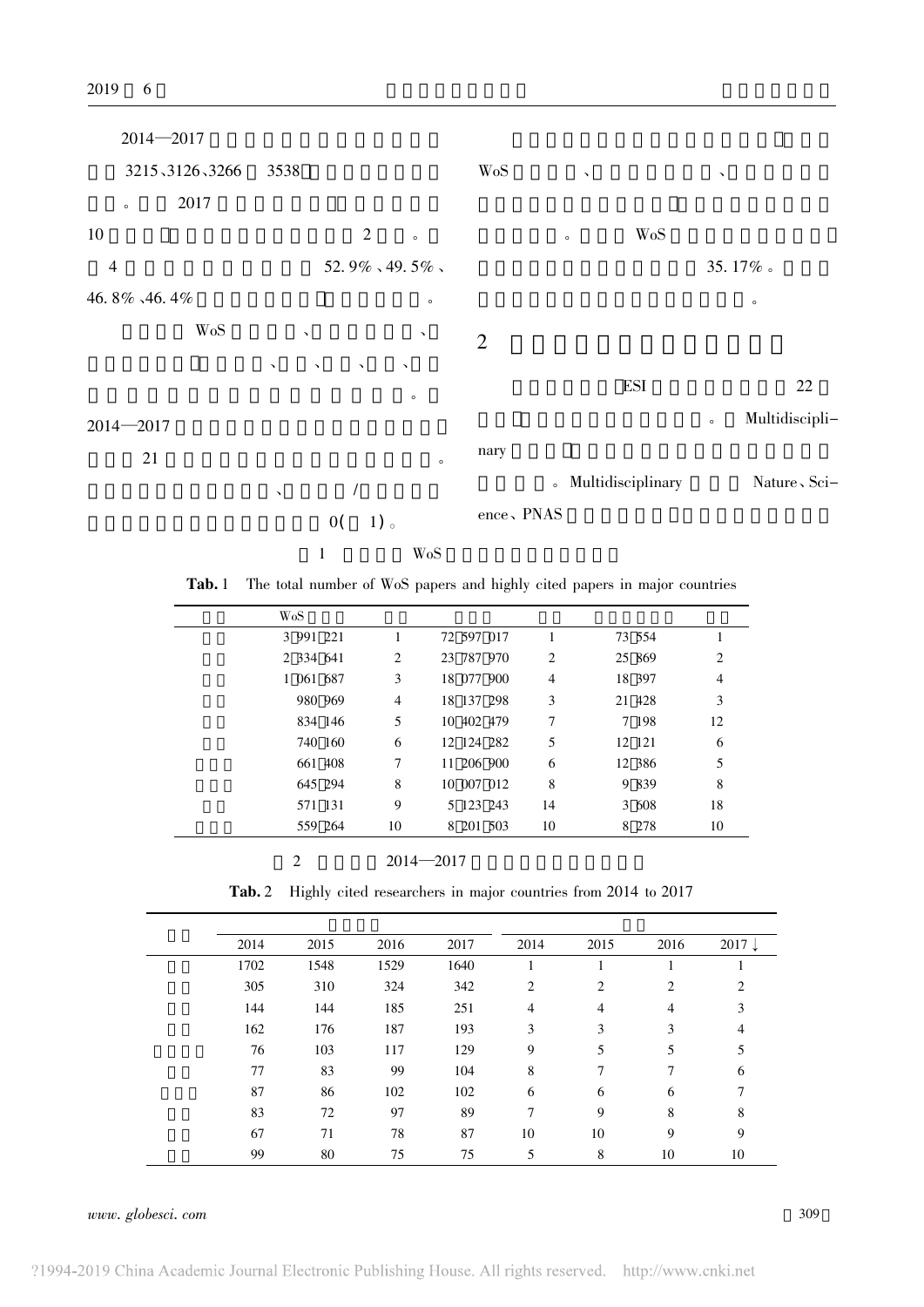

Fig. 1 Highly cited researchers in various disciplines in major countries from 2014 to 2017



Fig. 2 The total number of WoS papers in various disciplines in China and the United States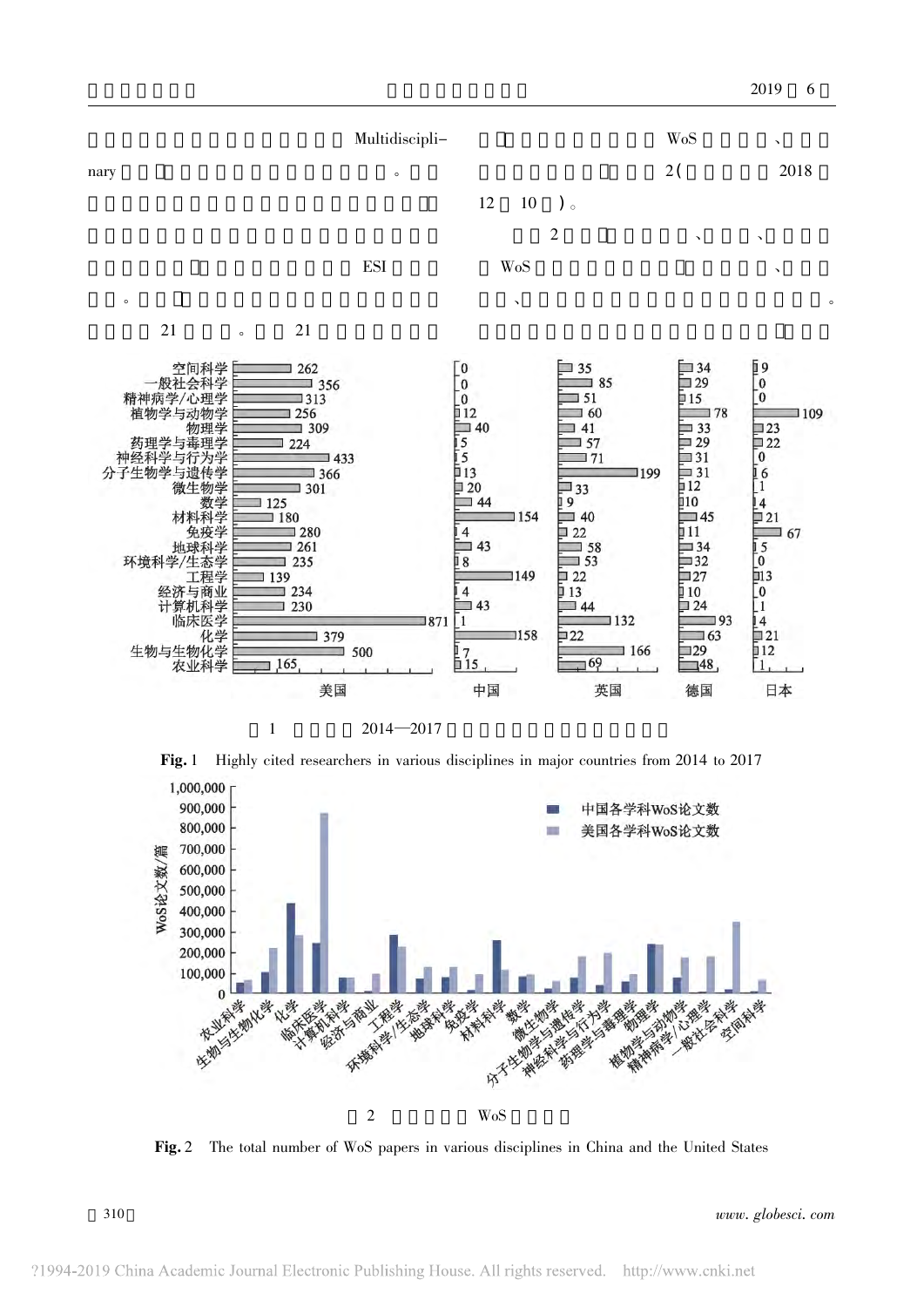

Tab. 3 The comparison of the number of selected subjects in years in China and the United States

|                | 2014             | 2015             | 2016             | 2017             |                  | 2014   | 2015 | 2016 | 2017   |      |
|----------------|------------------|------------------|------------------|------------------|------------------|--------|------|------|--------|------|
|                | $\mathbf{1}$     | $\sqrt{2}$       | $\mathfrak{Z}$   | 9                | 15               | 44     | 40   | 37   | 44     | 165  |
|                | $\mathbf{1}$     | $\sqrt{2}$       | $\mathbf{1}$     | 3                | $\overline{7}$   | 115    | 136  | 123  | 126    | 500  |
|                | 29               | 35               | 39               | 55               | 158              | 105    | 92   | 96   | 86     | 379  |
|                | $1\,$            | $\boldsymbol{0}$ | $\boldsymbol{0}$ | $\boldsymbol{0}$ | $\overline{1}$   | 244    | 212  | 205  | 210    | 871  |
|                | $\overline{4}$   | $\sqrt{5}$       | 13               | 21               | 43               | 68     | 53   | 53   | 56     | 230  |
|                | $\boldsymbol{0}$ | $\boldsymbol{0}$ | $\mathbf{1}$     | $\mathfrak 3$    | $\overline{4}$   | $71\,$ | 50   | 48   | 65     | 234  |
|                | 30               | 31               | 37               | 51               | 149              | 59     | 29   | 25   | 26     | 139  |
| $\overline{1}$ | $\sqrt{2}$       | $\mathbf{1}$     | $\overline{2}$   | $\mathfrak{Z}$   | $\,8\,$          | 53     | 58   | 58   | 66     | 235  |
|                | $10\,$           | $10\,$           | 12               | $11\,$           | 43               | 76     | 61   | 60   | 64     | 261  |
|                | $\mathbf{1}$     | $1\,$            | $\mathbf{1}$     | $\mathbf{1}$     | $\overline{4}$   | 56     | 68   | 74   | 82     | 280  |
|                | 29               | 33               | 47               | 45               | 154              | 50     | 43   | 43   | 44     | 180  |
|                | $11\,$           | $\overline{9}$   | 10               | 14               | 44               | 40     | 30   | 33   | $22\,$ | 125  |
|                | $\sqrt{2}$       | $\sqrt{6}$       | $\overline{7}$   | 5                | 20               | $80\,$ | 66   | 71   | 84     | 301  |
|                | $\mathfrak{Z}$   | 3                | 4                | 3                | 13               | 104    | 87   | 79   | 96     | 366  |
|                | $\mathbf{1}$     | $\boldsymbol{0}$ | $\mathbf{1}$     | 3                | 5                | 96     | 108  | 113  | 116    | 433  |
|                | $\mathfrak{Z}$   | $\mathbf{0}$     | $\mathbf{0}$     | $\boldsymbol{2}$ | 5                | 63     | 55   | 52   | 54     | 224  |
|                | $14\,$           | 6                | 5                | 15               | 40               | 71     | 67   | 66   | 105    | 309  |
|                | $\boldsymbol{2}$ | 1                | $\sqrt{2}$       | $\overline{7}$   | 12               | 66     | 60   | 65   | 65     | 256  |
| $\sqrt{2}$     | $\boldsymbol{0}$ | $\mathbf{0}$     | $\boldsymbol{0}$ | $\boldsymbol{0}$ | $\mathbf{0}$     | 71     | 75   | 81   | 86     | 313  |
|                | $\boldsymbol{0}$ | $\boldsymbol{0}$ | $\boldsymbol{0}$ | $\boldsymbol{0}$ | $\boldsymbol{0}$ | 99     | 90   | 84   | 83     | 356  |
|                | $\boldsymbol{0}$ | $\boldsymbol{0}$ | $\boldsymbol{0}$ |                  | $\boldsymbol{0}$ | 71     | 68   | 63   | 60     | 262  |
|                | 144              | 144              | 185              | 251              | 724              | 1702   | 1548 | 1529 | 1640   | 6419 |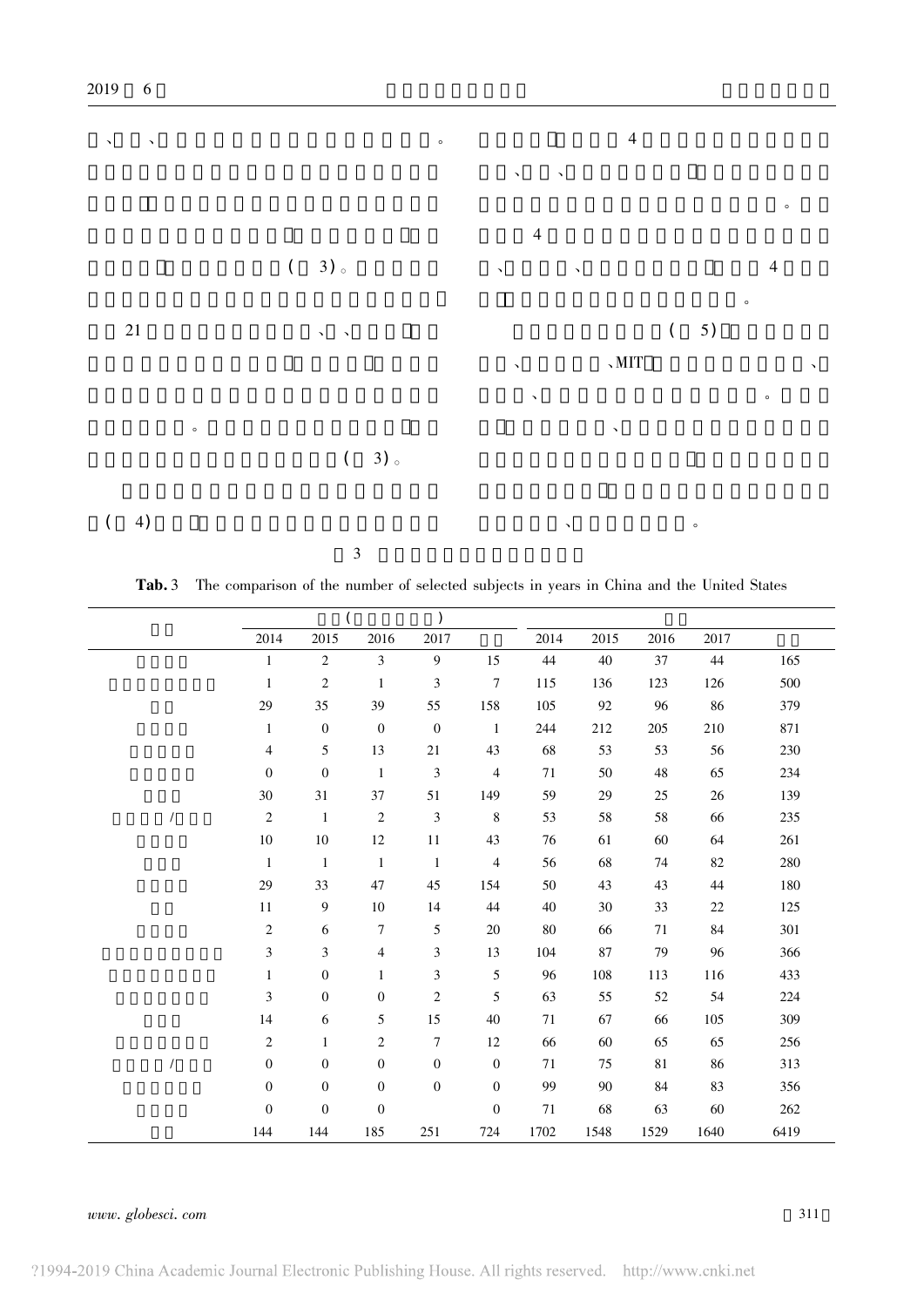

Fig. 3 Disciplinary distribution of the number of citations and the citations of per article in China and US

312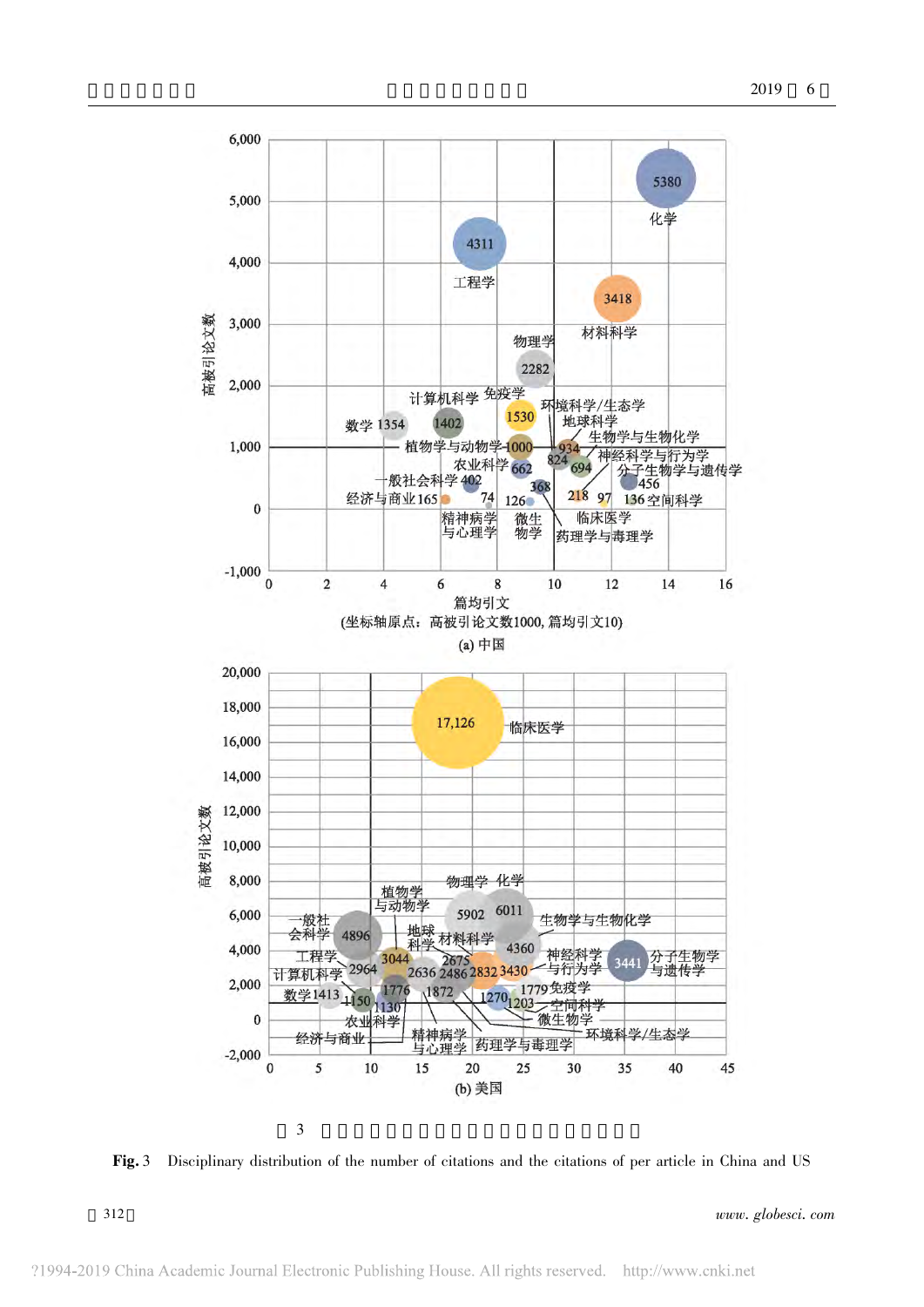$\overline{4}$ 

 $(2015 - 2017)$ 

The comparison of the faster growth of China and the United States  $(2015 - 2017)$ Tab. 4

| 58.1% | $25.2\%$  | $25.2\%$ | 58.1%    |
|-------|-----------|----------|----------|
| 28.3% | $-5.3\%$  | 14.0%    |          |
| 25.4% | $-3.3\%$  | $12.8\%$ | $-8.7\%$ |
| 24.7% | $-14.4\%$ | $9.8\%$  | $0.0\%$  |
| 16.8% | $1.2\%$   | $7.1\%$  |          |
|       |           |          |          |

5

Tab. 5 The highly cited researchers in key institutions

| $2014 - 2017$        |                  |                  |                         |                |                  |                  |
|----------------------|------------------|------------------|-------------------------|----------------|------------------|------------------|
|                      | 3                | $\mathbf{1}$     | $\boldsymbol{0}$        | 14             | $\overline{0}$   | $\boldsymbol{0}$ |
|                      | $\overline{0}$   | $\overline{0}$   | $\boldsymbol{0}$        | 17             | 21               | 8                |
|                      | 27               | 21               | 14                      | 14             | 17               | 18               |
|                      | $\boldsymbol{0}$ | $\overline{0}$   | $\boldsymbol{0}$        | 54             | 23               | $\,1\,$          |
|                      | $\mathbf{0}$     | $\mathbf{0}$     | $\overline{2}$          | 6              | 27               | 10               |
|                      | $\overline{9}$   | $\mathbf{0}$     | $\mathbf{0}$            | 37             | 11               | 14               |
|                      | 10               | 3                | $\overline{4}$          | 6              | $\overline{4}$   | 3                |
| $\sqrt{\phantom{a}}$ | 3                | $\overline{0}$   | $\mathbf{0}$            | $\overline{4}$ | 7                | $\overline{0}$   |
|                      | 10               | $\,1\,$          | $\boldsymbol{0}$        | 5              | $\boldsymbol{0}$ | $\overline{4}$   |
|                      | $\overline{0}$   | $\overline{0}$   | $\overline{\mathbf{4}}$ | 15             | $\overline{7}$   | $\overline{0}$   |
|                      | 62               | $\mathbf{1}$     | 12                      | 6              | 16               | 10               |
|                      | $\overline{c}$   | $\mathbf{1}$     | $\overline{0}$          | 5              | 19               | $\mathbf 1$      |
|                      | $\overline{0}$   | $\overline{0}$   | $\mathbf{0}$            | 13             | $\overline{c}$   | $\boldsymbol{0}$ |
|                      | $\mathbf{0}$     | $\overline{0}$   | $\boldsymbol{0}$        | 30             | $11\,$           | 21               |
|                      | $\boldsymbol{0}$ | $\boldsymbol{0}$ | 1                       | 44             | 24               | $\sqrt{ }$       |
|                      | 3                | $\overline{0}$   | $\boldsymbol{0}$        | $\overline{7}$ | 15               | $\overline{4}$   |
|                      | 18               | 3                | $\overline{c}$          | 18             | 25               | 15               |
|                      | 8                | $\overline{0}$   | $\boldsymbol{0}$        | 6              | 3                | $\overline{0}$   |
| $\sqrt{\phantom{a}}$ | $\mathbf{0}$     | $\boldsymbol{0}$ | $\boldsymbol{0}$        | 34             | 7                | $\boldsymbol{0}$ |
|                      | $\boldsymbol{0}$ | $\boldsymbol{0}$ | $\boldsymbol{0}$        | 54             | 5                | $\boldsymbol{0}$ |
|                      | $\boldsymbol{0}$ | $\boldsymbol{0}$ | $\boldsymbol{0}$        | 8              | 63               | 0                |
| 3                    |                  |                  |                         |                |                  |                  |
|                      |                  | $\overline{4}$   |                         |                | 790              | (                |
| $4)$ 。               |                  |                  |                         |                |                  |                  |
| 3.1                  |                  |                  |                         |                |                  |                  |
| $\circ$              |                  | 5                |                         |                |                  | 173              |
|                      |                  |                  | $\circ$                 |                |                  |                  |



Fig. 4 China (including Hong Kong Macao and Taiwan regions) selected for the annual trend of highly cited researchers

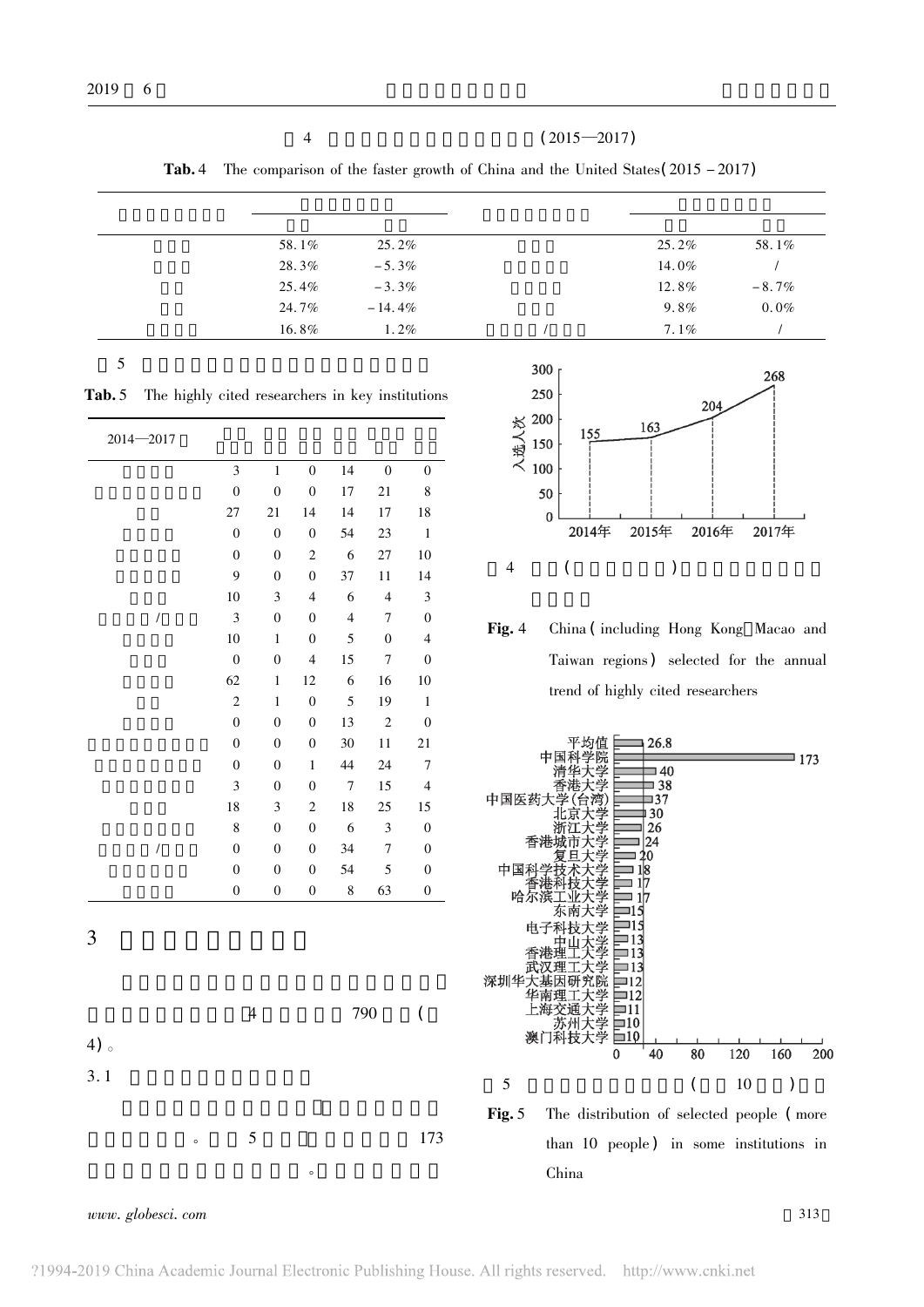|         | 5             |           |   |           |      |     |     |                |               | (6) |   |
|---------|---------------|-----------|---|-----------|------|-----|-----|----------------|---------------|-----|---|
|         |               | $\lambda$ |   | $\lambda$ |      | 3.2 |     |                |               |     |   |
|         |               |           |   |           |      |     |     | (6)            | $\sim$ $\sim$ |     |   |
| $($ $)$ | $\mathcal{N}$ | $\lambda$ |   |           |      |     | 2/3 | $\overline{4}$ |               |     | ↘ |
|         |               |           | 6 |           | TOP5 |     |     |                |               |     |   |

Tab. 6 The distribution of TOP5 institutions' dominant discipline

|  |                |                 | 20 3 1 1 0 1 3                                                      |  |                |
|--|----------------|-----------------|---------------------------------------------------------------------|--|----------------|
|  |                |                 | ( ) 0 0 0 30 3 0                                                    |  | $\bf{0}$       |
|  | $\overline{0}$ |                 | $5 \qquad \qquad 0 \qquad \qquad 0 \qquad \qquad 4 \qquad \qquad 8$ |  | $\overline{0}$ |
|  |                |                 | $15 \t 4 \t 12 \t 0 \t 2 \t 0 \t 2$                                 |  |                |
|  | 40             | $11$ and $\sim$ | 65 2 1 1 1                                                          |  | 20             |



6

Fig. 6 The distribution of highly cited researchers in various provinces and cities in China



Fig. 7 The number of highly cited researchers and institutions each year in the three major urban circles

www. globesci. com

314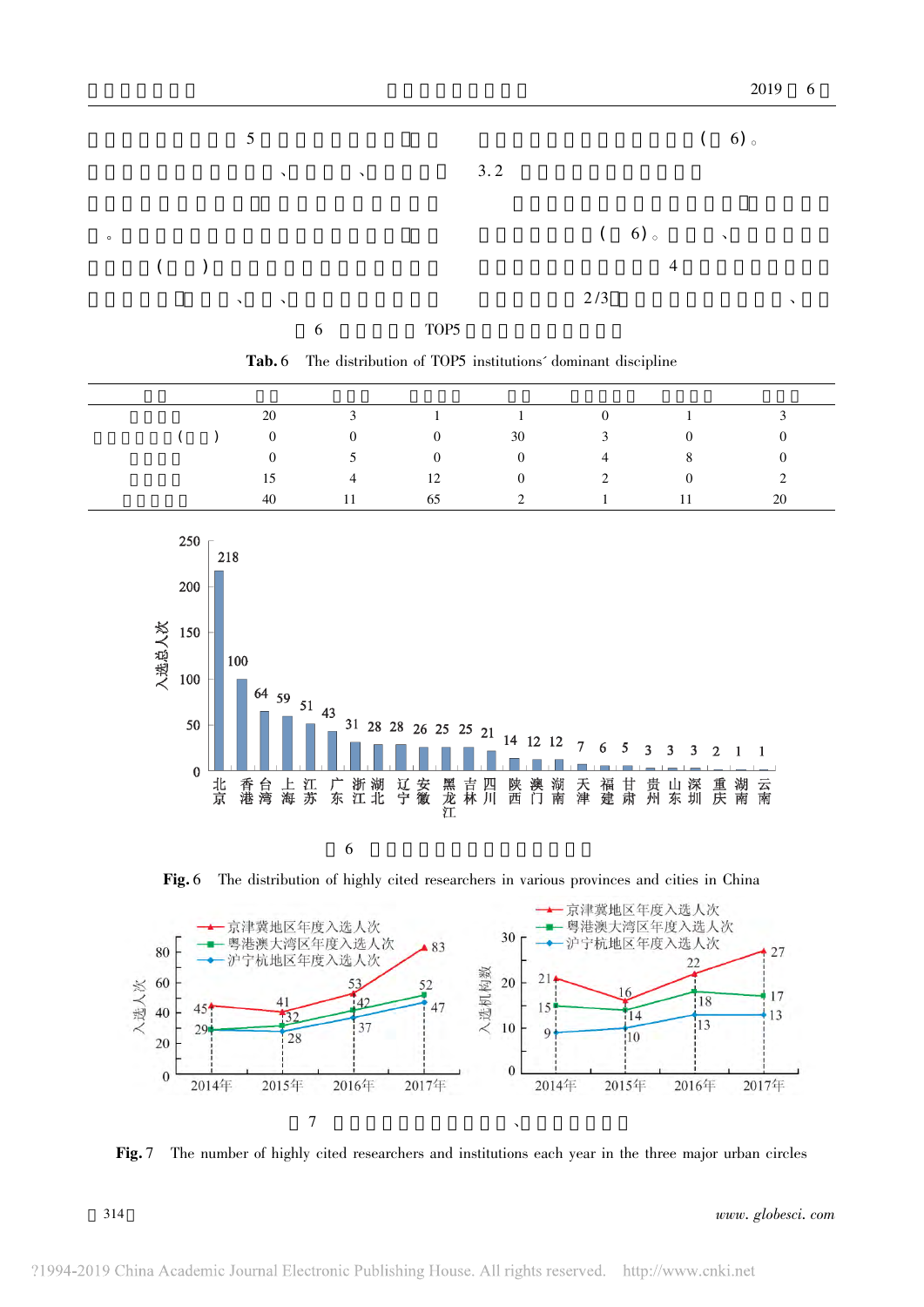$7)$ 。

 $\overline{(\ }$ 

2019

 $3.3$ 

 $\overline{7}$ 

Tab. 7 The talent plans of highly cited researchers from four major institutions

2016  $\overline{a}$ 2017 90 11  $\overline{2}$  $\overline{0}$  $\mathbf{0}$  $\overline{\mathbf{3}}$  $\overline{c}$  $\overline{4}$  $\mathbf{1}$ 31  $\ddot{\phantom{a}}$ 5  $\overline{3}$  $\overline{4}$  $\overline{2}$ 57 8  $\overline{4}$  $21\,$  $\boldsymbol{0}$  $\overline{0}$  $\,1$  $\mathbf{1}$ 90 67 5  $\mathbf 0$  $\mathbf{1}$ 31  $34\%$  . 15  $\boldsymbol{0}$  $\mathbf{1}$  $\sqrt{2}$ 2017  $\overline{0}$  $\boldsymbol{0}$  $\boldsymbol{0}$  $\mathbf{1}$  $\boldsymbol{8}$ 16 13  $\sqrt{6}$  $\overline{4}$  $\overline{(\ }$  $8)$ 168 51 29 16  $3.4$  $\ddot{\cdot}$ 1)  $\overline{\phantom{a}}$  $\overline{(\ }$  $\big)$  $2014 \overline{(}$  $7)$ 。 2017  $\overline{4}$  $2)$  $\prime$ 35 31 30 □ 新增科学家 25 变动的科学家人数 减少科学家  $\sim$ 20 15



Fig. 8 The distribution of provinces with 90 new scientists and 31 missing scientists in 2017

www.globesci.com